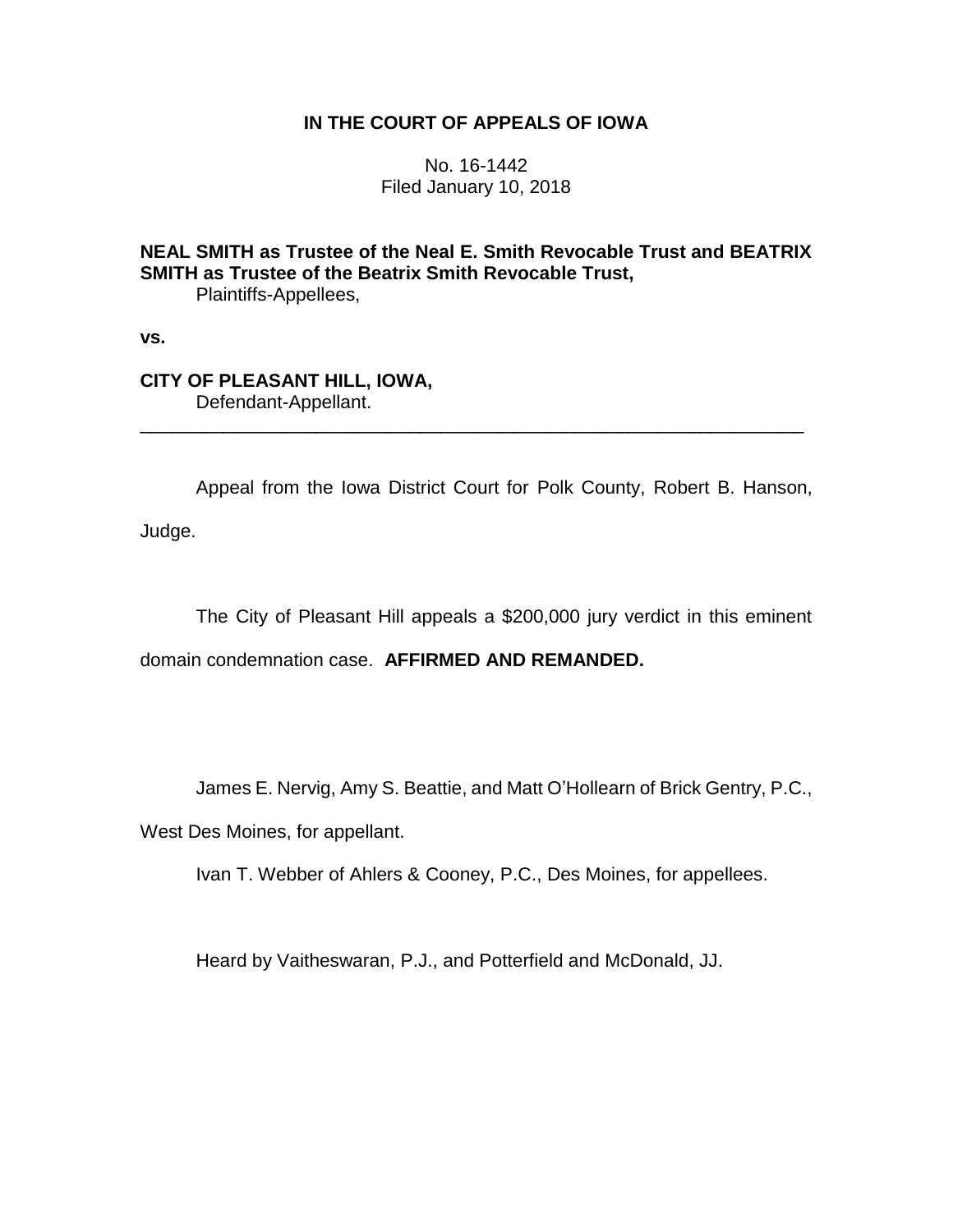## **VAITHESWARAN, Presiding Judge.**

The City of Pleasant Hill applied to condemn property owned by the Neal E. Smith revocable trust, of which Smith was trustee. *See* Iowa Code § 6A.4(6) (2015). Following a hearing, a compensation commission awarded Smith damages of \$50,000. *See id.* §§ 6B.4, 6B.14, 6B.17. Smith appealed to the district court. *See id.* § 6B.18(1).

The damages issue was tried to a jury, which returned a verdict of \$200,000 in favor of Smith. *See id.* § 6B.21 ("The appeal shall be tried as in an action by ordinary proceedings."); *Johnson Propane, Heating & Cooling, Inc. v. Iowa Dep't of Transp.*, 891 N.W.2d 220, 224 (Iowa 2017) ("The only issue to be determined on the appeal is the amount of damages owed by the acquiring agency to the landholder due to the taking." (citing Iowa Code § 6B.23)). The City appealed.

The City argues the jury verdict is "not supported by substantial evidence." Smith responds that the City failed to preserve error. We agree with Smith.

The City concededly did not file a motion for directed verdict or any posttrial motion alerting the district court to its concern about Smith's evidence and the jury award. *See, e.g.*, Iowa Rs. Civ. P. 1.945 ("After a party has rested, the adverse party may move for dismissal because no right to relief has been shown, under the law or facts, without waiving the right to offer evidence thereafter."); 1.1003(2) (authorizing judgment notwithstanding the verdict "[i]f the movant was entitled to a directed verdict at the close of all the evidence, and moved therefor, and the jury did not return such verdict"); 1.1004(4) (authorizing new trial motion for "[e]xcessive or inadequate damages appearing to have been influenced by passion or prejudice"); 1.1004(6) (authorizing new trial motion where the verdict "is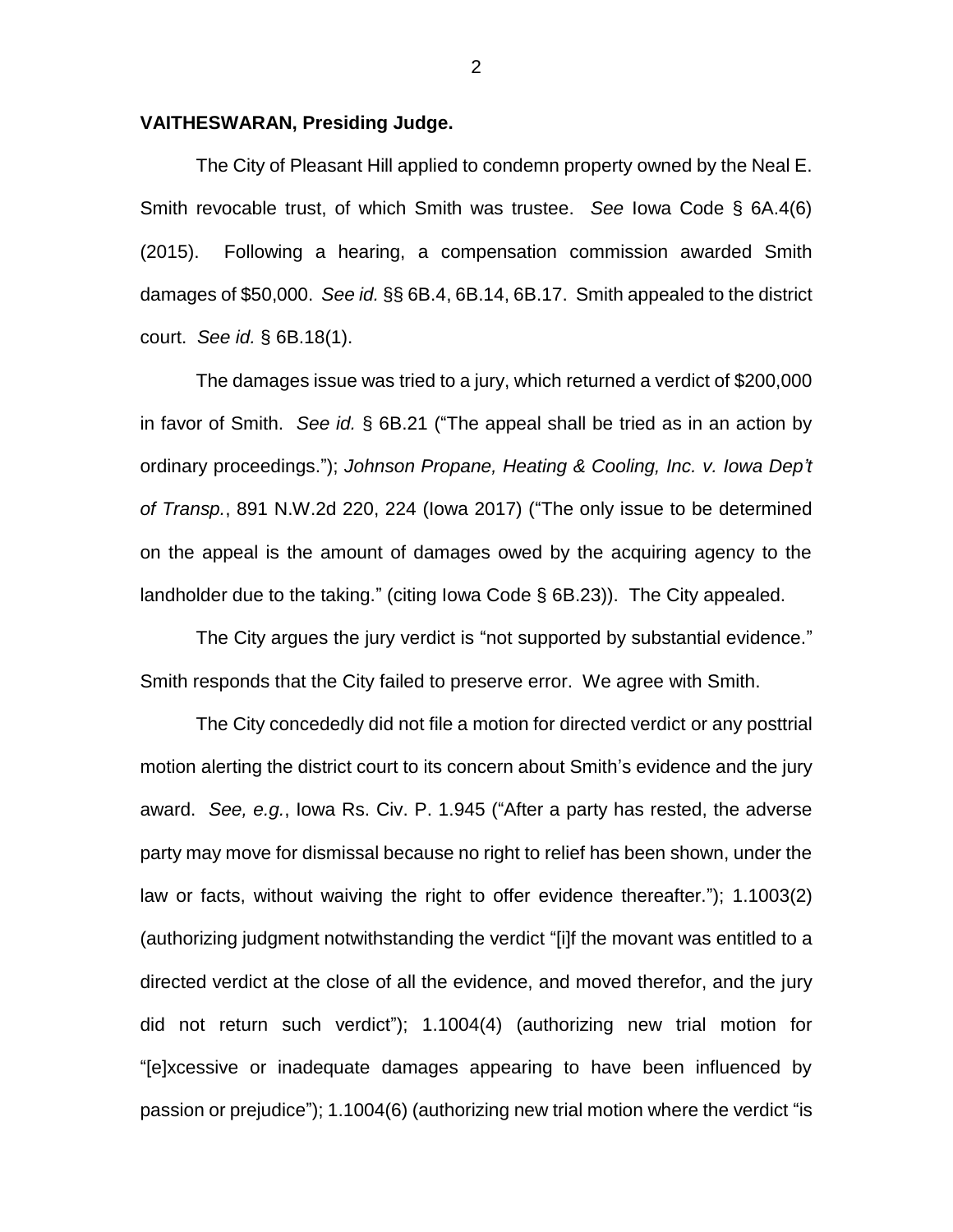not sustained by sufficient evidence"). Nothing in chapter 6B suspends application of these civil procedure rules in condemnation appeals. To the contrary, parties to condemnation appeals have routinely used the motions to contest evidence supporting damage awards as well as the extent of damages. *See, e.g.*, *Virginia Manor, Inc., v. City of Sioux City*, 276 N.W.2d 406, 407 (Iowa 1979) (noting city filed a motion for new trial following a jury's damage award in a condemnation appeal); *Fritz v. Iowa State Highway Comm'n*, 270 N.W.2d 835, 837-38 (Iowa 1978) (noting commission filed motion for directed verdict and motion for new trial in connection with condemnation appeal); *Wilkes v. Iowa State Highway Comm'n*, 172 N.W.2d 790, 792 (Iowa 1969) (noting commission filed new trial motion contesting sufficiency of the evidence); *NDA Farms, L.L.C. v. City of Ames*, No. 16-0028, 2017 WL 935067, at \*1 (Iowa Ct. App. Mar. 8, 2017) (noting City filed posttrial motions following a jury award of damages in condemnation case); *Polk Cty. v. Nationwide Mut. Ins. Co.*, No. 03-1845, 2004 WL 2579062, at \*1 (Iowa Ct. App. Nov. 15, 2004) (noting County filed motions for directed verdict, judgment notwithstanding the verdict, and new trial to address evidentiary issues, the property owner's evidence, and the claimed excessiveness of the damage award); *Sunrise Developing Co. v. Iowa Dep't of Transp*., 511 N.W.2d 641, 643 (Iowa Ct. App. 1993) (noting filing of new trial motion following jury award of damages in condemnation appeal); *cf. Schooler v. Iowa Dep't of Transp*., 576 N.W.2d 604, 607 (Iowa 1998) (noting DOT preserved error on jurisdictional challenge by filing motion to dismiss and it was not necessary to also file a motion for directed verdict or a motion for new trial).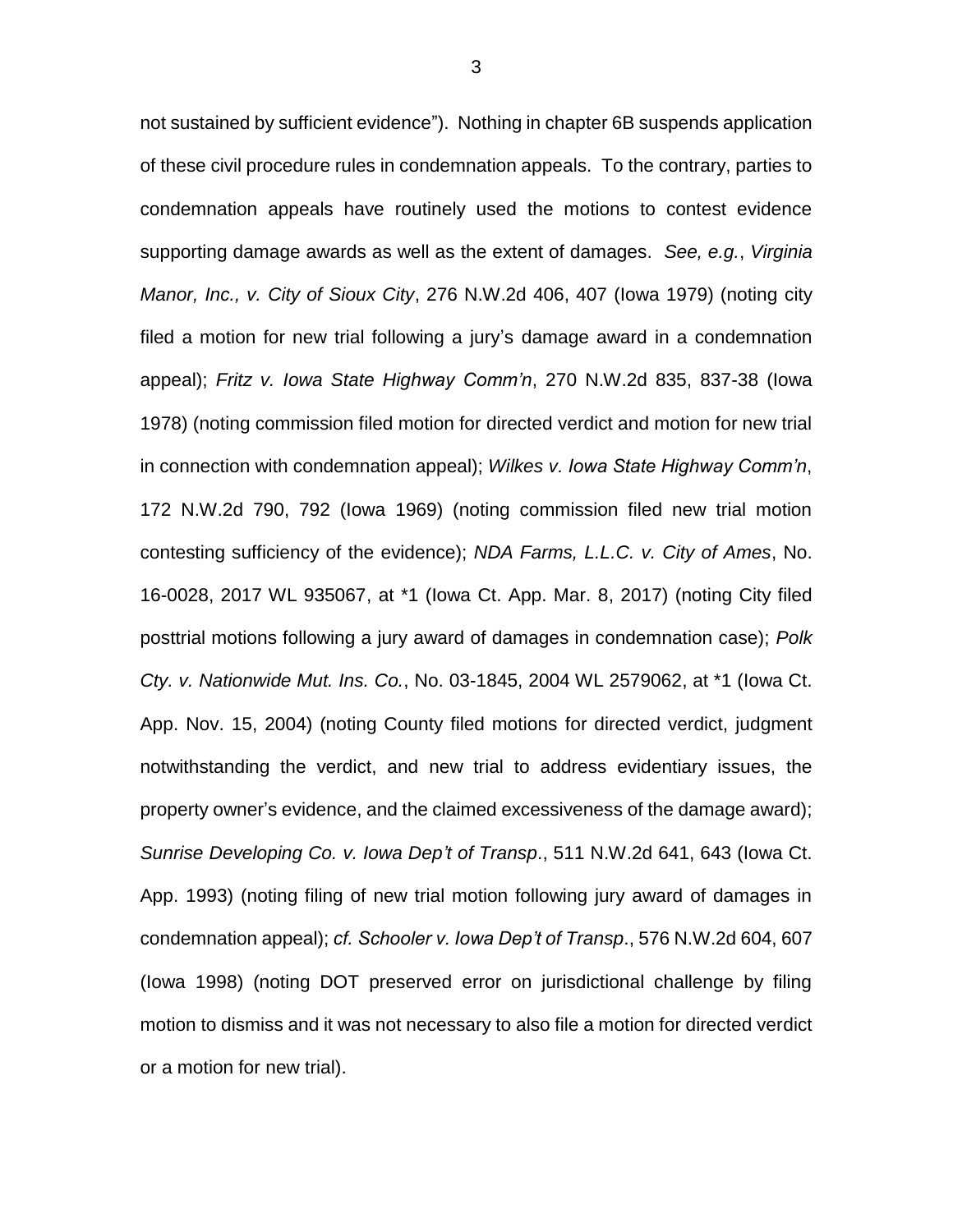In this jury-tried case, it was incumbent upon the City to file one or more of these motions if it wished to raise an appellate challenge to the sufficiency of the evidence supporting the damage award. *See Reilly v. Anderson*, 727 N.W.2d 102, 115 (Iowa 2006) ("We do not address the Reillys' claim on cross-appeal that there was insufficient evidence to support the finding by the jury of his fault. The Reillys did not preserve error on this claim at trial, and they are not entitled to challenge the sufficiency of the evidence to sustain the finding of Reilly's fault for the first time on appeal from a jury verdict."); *Gorden v. Carey*, 603 N.W.2d 588, 589-90 (Iowa 1999) ("[T]he proper method for challenging the adequacy of damages is through a motion for new trial. . . . Without having the benefit of a motion for new trial and a ruling thereon, there is nothing from which we can review the trial court's use of discretion. Requiring such a motion to be made gives the trial court, which had the 'benefit of seeing and hearing witnesses, observing the jury and having before it all incidents of the trial,' the initial decision of whether it should interfere with the jury's verdict." (citations omitted)); *cf. Sundholm v. City of Bettendorf*, 389 N.W.2d 849, 852 (Iowa 1986) ("Sufficiency of evidence may be challenged on appeal from judgment following a bench trial even though the point was not raised in trial court. . . . The rule is otherwise in jury trials.").

The City attempts to surmount this hurdle by arguing appellate courts have "inherent authority" to review sufficiency-of-the-evidence challenges to damage awards. However, the opinions the City cites do not stand for this proposition. In *Ezzone v. Riccardi*, for example, the court reduced a punitive damage award and, on rehearing, rejected the plaintiffs' contention that the court took this action

4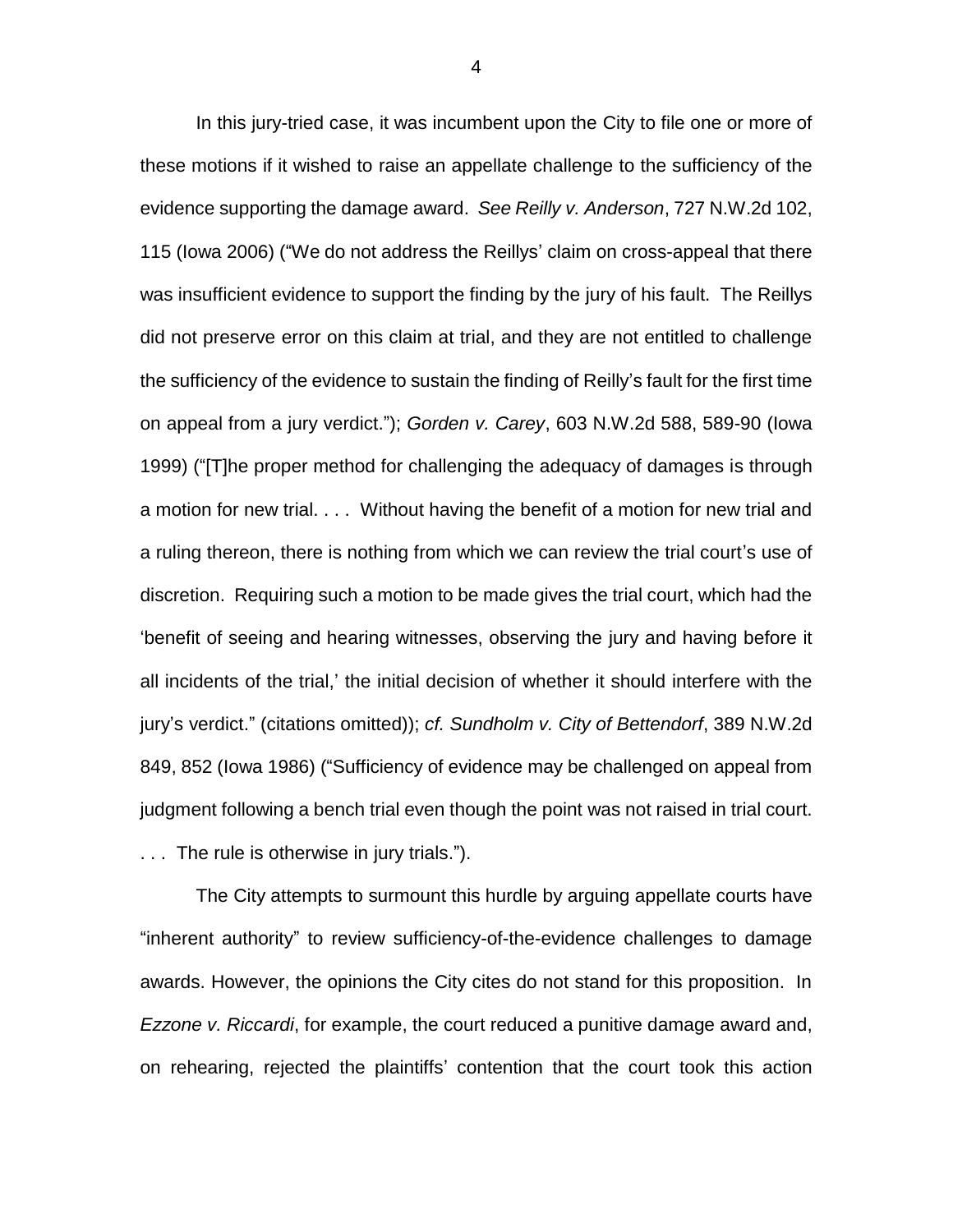without prompting by the parties. 525 N.W.2d 388, 403 (Iowa 1994). The court stated,

Whatever deficiency plaintiffs allege in the scope of defendants' assignment challenging the punitive damage award, they cannot suggest we introduced the matter into the dispute. Defendants complained of the sufficiency of evidence of punitive damage at every stage of the trial, and challenged the award in a motion for judgment notwithstanding the verdict and for a new trial.

*Id.* In dicta, the court said it could have relied on precedent invoking the court's inherent authority to order remittiturs. *Id.* The court found it unnecessary to turn to this "rare" remedy because the plaintiffs moved for new trial on the appropriateness of damages and their appeal from the ruling also allowed review of the damage amount. *Id.* at 403-04. In sum, *Ezzone* did not hold a party may leapfrog over the cited rules of civil procedure.

*WSH Properties, L.L.C. v. Daniels*, also cited by the City, is likewise inapposite. *See* 761 N.W.2d 45, 52 (Iowa 2008). Although the court exercised its "inherent power to order a remittitur as a condition to avoid a new trial," the City concedes the plaintiff preserved error by filing a new trial motion. *See id.*

We conclude the City failed to preserve error on its challenge to the sufficiency of the evidence supporting the jury's damage award. We affirm the jury verdict and the judgment entered on the verdict, and remand for consideration of Smith's request for appellate attorney fees. *See* Iowa Code § 6B.33; *Lehigh Clay Prods., Ltd. v. Iowa Dep't of Transp*., 545 N.W.2d 526, 529 (Iowa 1996) (reversing precedent foreclosing award of appellate attorney fees